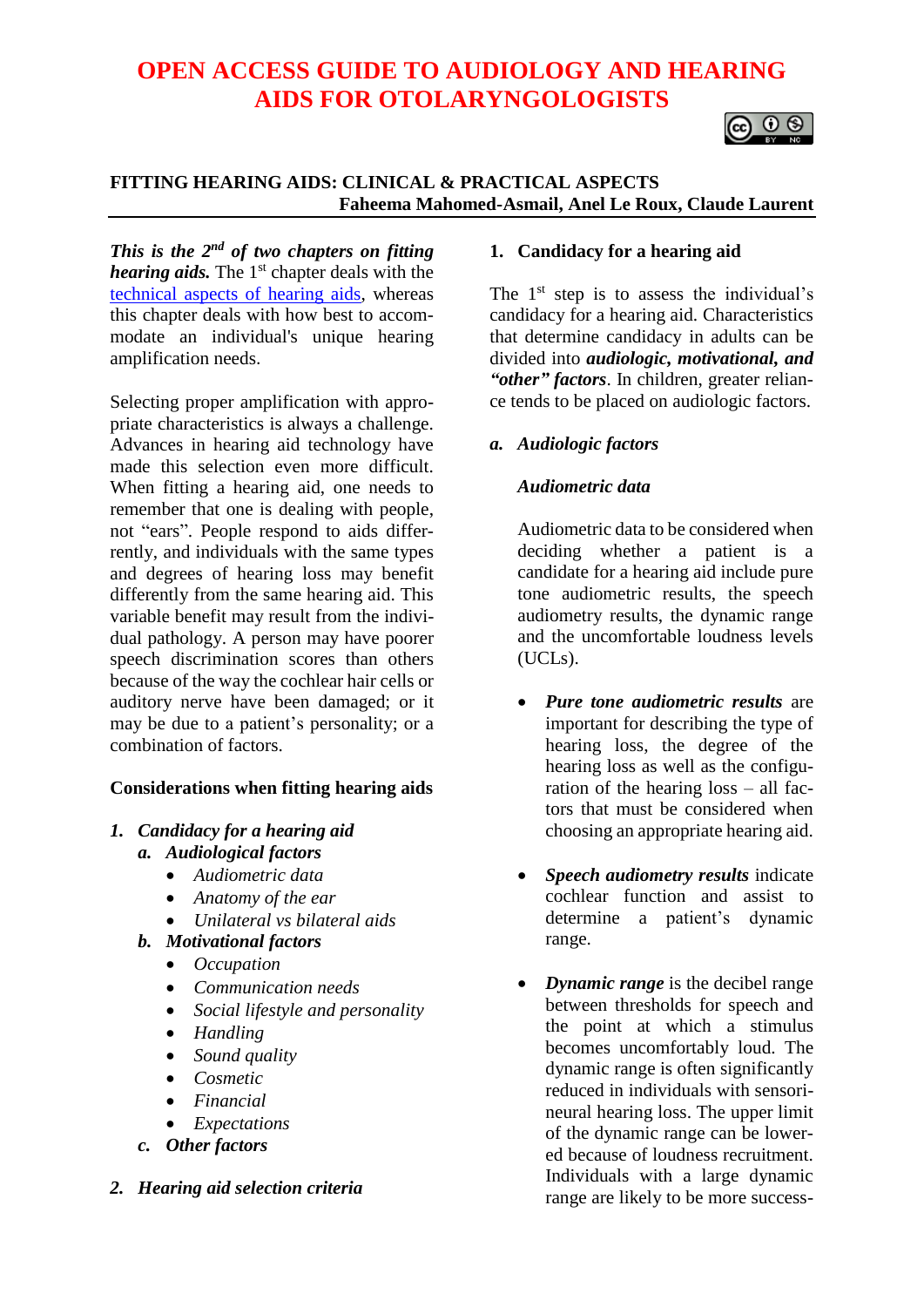ful hearing aid users than those with a severely reduced dynamic range.

• *Uncomfortable loudness levels (UCL's)* also play an important role in candidacy. A hearing aid wearer will reject an aid that provides too much gain and has an output level that exceeds the uncomfortable listening level.

# *Anatomy of the ear*

Determine whether a person's ear canal anatomy allows for a specific choice of custom-made hearing aid or earmold style.

Not all ear canals are big enough to accommodate the components that need to fit into the shell of a custom-made hearing aid. Anatomical features such as the tragus or antitragus, may be prominent and interfere with the fit of a custom-made hearing aid, such as placement of the controls on the faceplate of a custom-made hearing aid.

The more severe the hearing loss, the bigger the components of a hearing aid need to be; sometimes an ear canal is simply too small to accommodate these components in the shell of a custommade hearing aid.

If there are malformations of the ear *e.g.* an absent pinna, a stenotic ear canal, or atresia, then other options such as a BAHA (bone anchored hearing aid) should be considered: see chapter: *[https://vula.uct.ac.za/access/content/gr](https://vula.uct.ac.za/access/content/group/27b5cb1b-1b65-4280-9437-a9898ddd4c40/Bone%20anchored%20hearing%20implants%20_aids_%20_BAHI_%20_BAHA_.pdf) [oup/27b5cb1b-1b65-4280-9437](https://vula.uct.ac.za/access/content/group/27b5cb1b-1b65-4280-9437-a9898ddd4c40/Bone%20anchored%20hearing%20implants%20_aids_%20_BAHI_%20_BAHA_.pdf) [a9898ddd4c40/Bone%20anchored%20](https://vula.uct.ac.za/access/content/group/27b5cb1b-1b65-4280-9437-a9898ddd4c40/Bone%20anchored%20hearing%20implants%20_aids_%20_BAHI_%20_BAHA_.pdf) [hearing%20implants%20\\_aids\\_%20\\_B](https://vula.uct.ac.za/access/content/group/27b5cb1b-1b65-4280-9437-a9898ddd4c40/Bone%20anchored%20hearing%20implants%20_aids_%20_BAHI_%20_BAHA_.pdf) [AHI\\_%20\\_BAHA\\_.pdf](https://vula.uct.ac.za/access/content/group/27b5cb1b-1b65-4280-9437-a9898ddd4c40/Bone%20anchored%20hearing%20implants%20_aids_%20_BAHI_%20_BAHA_.pdf)*

# *Unilateral vs. Bilateral hearing aids*

Two ears are always better than one as it helps with sound localisation and increases understanding of speech in noise. Therefore, always recommend 2 hearing aids. However, there are situations when one would rather fit a unilateral hearing aid *e.g.* when a patient can only afford one aid).

# *b. Motivational factors*

The audiologist must determine a candidate's perceived need for amplification, and the impact of hearing loss on his/her communicative abilities and quality of life. Candidates that believe they would gain from amplification are likely to perform well with hearing aids. However, those that do not see the need for amplification and do not think they are handicapped are not going to perform well.

- *Occupation:* Communication demands differ for each occupation. The need for amplification for improved communication and speech intelligibility plays an important role in an individual's perceived need for hearing aids.
- *Communication needs:* Situations in which the individual needs to improve his/her hearing (work/ home/social activities).
- *Social lifestyle and personality:*  Personality and social lifestyle influence perceived need for amplification.
- *Handling:* The smaller the hearing aid, the smaller the controls and the batteries. Small aids (custom-made or mini-BTE's) are not suitable for paediatric or geriatric patients.
- *Sound quality:* Technology has led to improved sound quality. The most sophisticated instruments are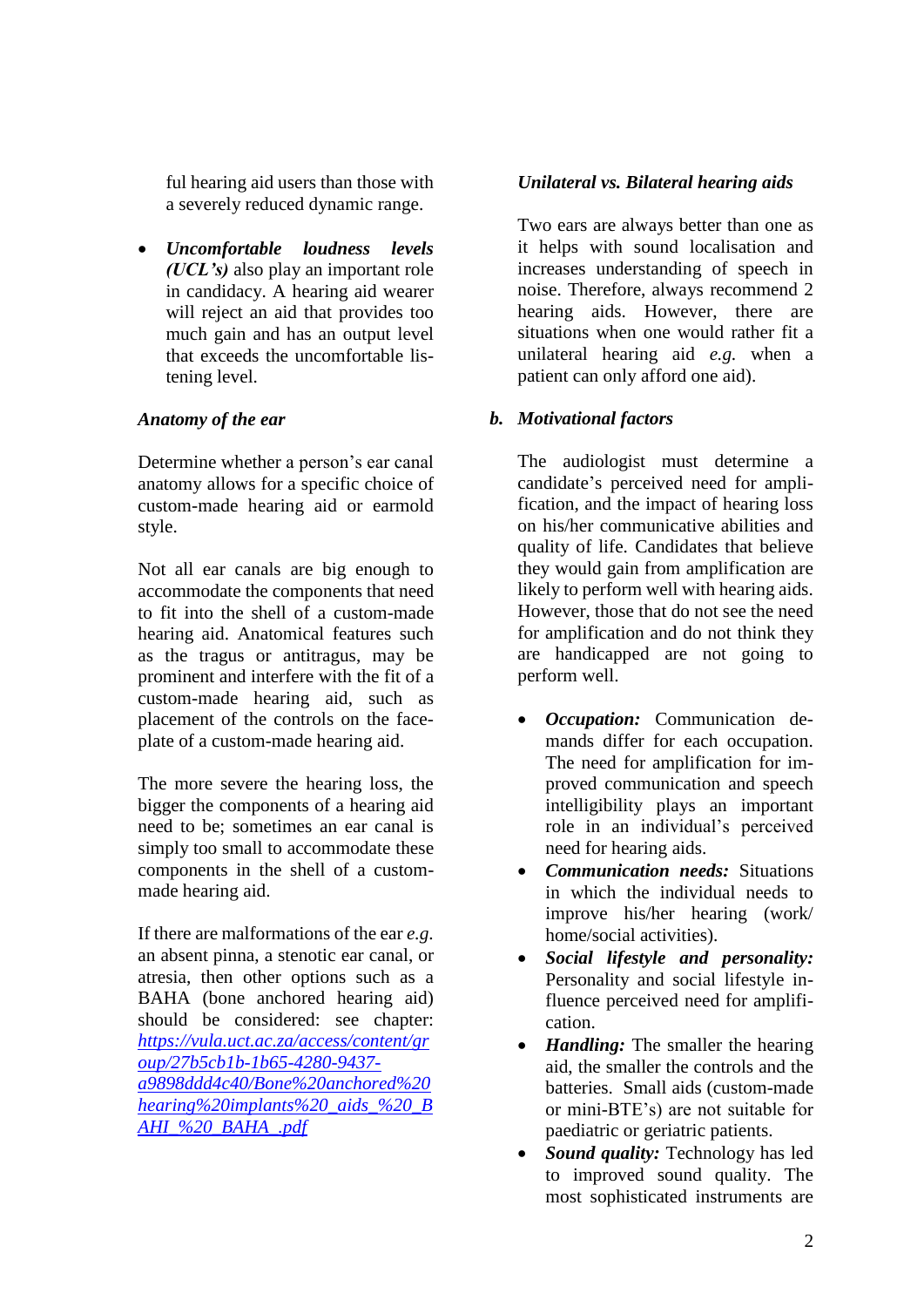usually digital hearing aids that are designed to achieve the best possible sound quality. These hearing aids, however, might not be affordable, or a patient that is used to analogue technology might find it difficult to adjust to the sound quality of digital hearing aids (see below).

- *Cosmetic:* Hearing aids come in a variety of sizes and colours. Most people are sensitive about their hearing aids being visible and insist on the most discreet option.
- *Financial:* Hearing aids come in different price ranges and vary from the most basic technology (most affordable/entry-level/budget hearing aids) to advanced techno logy (most expensive/top-end hearing aids).
- *Expectations:* Patients always expect the most discreet option possible, the most affordable option, and sound quality like normal hearing, especially if they had normal hearing before.

# *c. Other factors to consider for hearing aid candidacy*

- *Central auditory processing disorder:* Such patients cannot process information they hear in the same way as others do, which leads to difficulties to recognise and interpret sounds, especially sounds composing speech. It is thought that these difficulties arise from dysfunction in the [central nervous](https://en.m.wikipedia.org/wiki/Central_nervous_system)  [system](https://en.m.wikipedia.org/wiki/Central_nervous_system)
- *Tinnitus*
- *Vertigo*
- *Conductive hearing loss e.g.* with chronic otitis media or external otitis and/or cerumen
- *Atresia or malformation* of the ear canal and/or pinna
- *Medically related contraindications e.g.* sudden onset or rapidly progressive hearing loss
- *Markedly asymmetrical idiopathic hearing loss*

# **2. Hearing aid selection criteria**

The dispenser is responsible for making the best possible recommendation of a suitable hearing aid, and to program the hearing aid as closely as possible to the patient's needs, to modify the psycho-acoustic characteristics, and to ascertain the individual's residual difficulty.

The patient must work with the hearing aid using compensatory strategies like speech reading, to overcome residual difficulties. Referral for aural rehabilitation may be required.

The following should be considered when selecting a hearing aid:

- *Required electroacoustic characteristics:* This refers to gain, maximum output and frequency response required for the patient's hearing loss according to the audiogram *i.e.* degree, type, and configuration of hearing loss)
- *Selecting the prescriptive formula:* Non-linear amplification – Desired Sensation Level Input/Output (DSL I/O); National Acoustics Laboratory Non-Linear 1 (NAL-NL1); or Open fit
- *Digital vs. digitally programmable vs. analogue technology:* Select the type of technology that will best suit the patient's hearing loss, lifestyle, communication needs and finances. Select the features for the hearing aid based on the technology (digital or analogue) that is chosen
- *Binaural vs. monaural fitting:* It is always better to fit a patient binaurally, because of sound localisation, binaural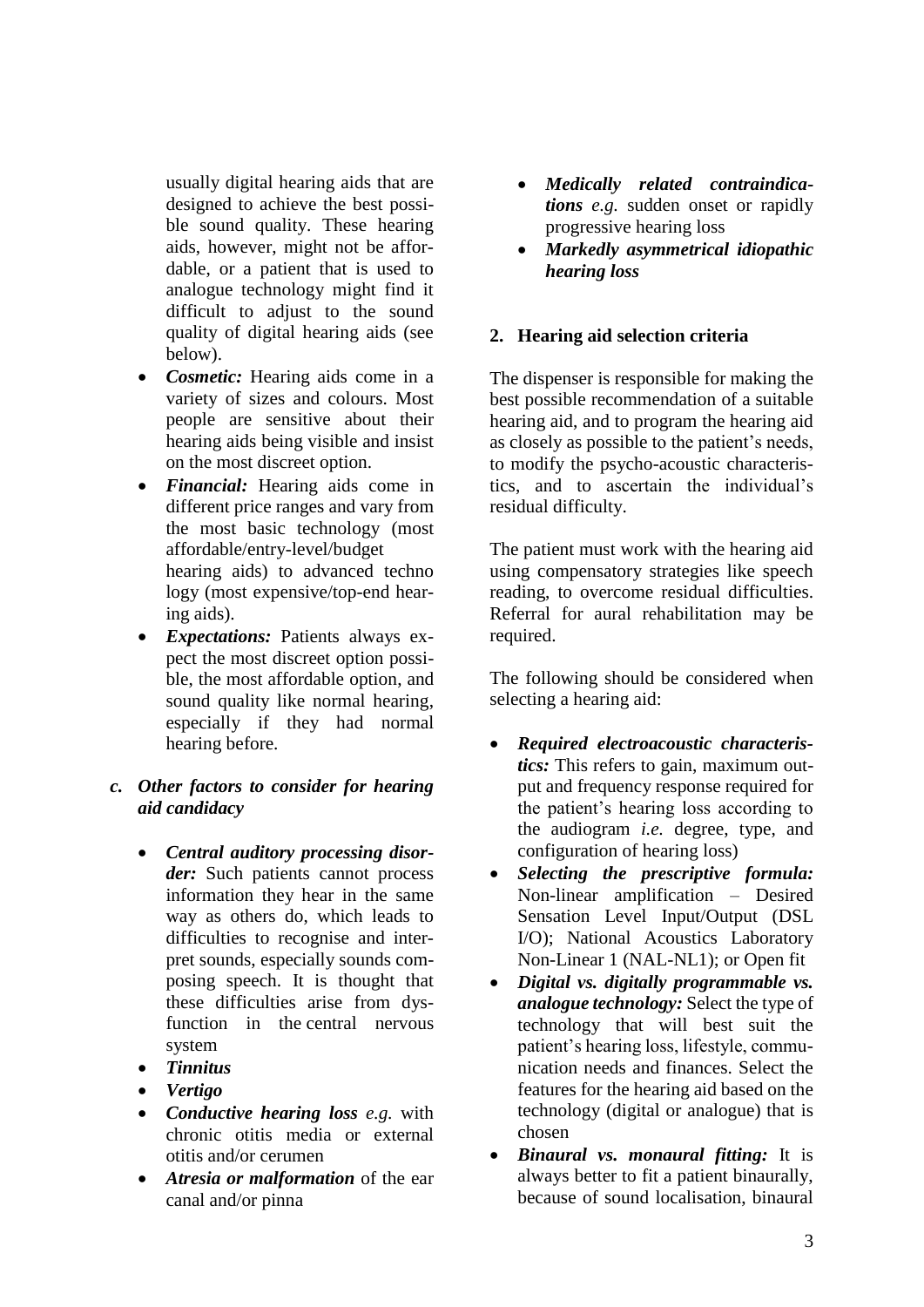fusion and integration, as well as better speech understanding in especially in noisy listening conditions. Consider type, symmetry, configuration, as well as degree of hearing loss when deciding on binaural or monaural fitting. Also consider the patient's finances. Rather fit two hearing aids in a more affordable price range, than one more expensive hearing aid. Consider monaural fitting with unilateral hearing loss, or with anatomical/structural malformations of one ear. If only one hearing aid can be fitted and the hearing loss is symmetrical, consider fitting the ear with the better speech discrimination.

- *Financial considerations:* Consider the type of technology that the patient can afford. Most manufacturers offer a variety of hearing aid types (BTE's and custom-made) of the same technology within the same price range. In developing countries BTE´s are the most common and available hearing aids.
- *Customer Support:* Consider that in developing countries there are few providers for custom-made hearing aids.

### **Stages of hearing aid fitting**

The 6 stages for fitting a patient with a hearing aid are:

- *1. Prescription of amplification*
- *2. Selection of amplification*
- *3. Verification of fitting*
- *4. Orientation and training*
- *5. Validation*
- *6. Follow-up*

### *1. Prescription of amplification*

Information derived from a comprehensive diagnostic test battery is used to decide about hearing aid candidacy and to prescribe, select and fit amplification. Information used from the test battery includes:

- Behavioural pure tone thresholds (AC  $&$  BC)
- Uncomfortable levels (UCL's)
- Speech audiometry and, where possible, speech-in-noise testing

### *2. Selection of amplification*

The clinician selects and adjusts hearing aids to match the prescription for amplification. The following must be considered when selecting a hearing aid: Practicality, flexibility of the hearing aid and future needs *e.g.* FM use. Selection is based on the

- Patient's individual needs and abilities
- Diagnostic information
- Degree of hearing loss
- Degree of communication disability
- Motivation to use the hearing aids (see section of factors to be considered in hearing aid fitting above)

# *3. Verification of fitting*

Verification of fitting ensures that audibility of the speech signal is at a safe and comfortable listening level, and that the amplified speech spectrum closely approximates the prescription goals (thus measuring acoustic performance). It also informs the clinician whether the hearing aid will facilitate auditory development.

Because prescription goals are defined electroacoustically, verification is done using electroacoustic measures using veryfication equipment *e.g.* Verifit. Electroacoustic measures provide precise hearing instrument-responses by frequency. It is measured either real-ear or in the 2cc coupler. This is more efficient, reliable and valid than clinical evaluation. The measurements are defined as sound pressure level (SPL).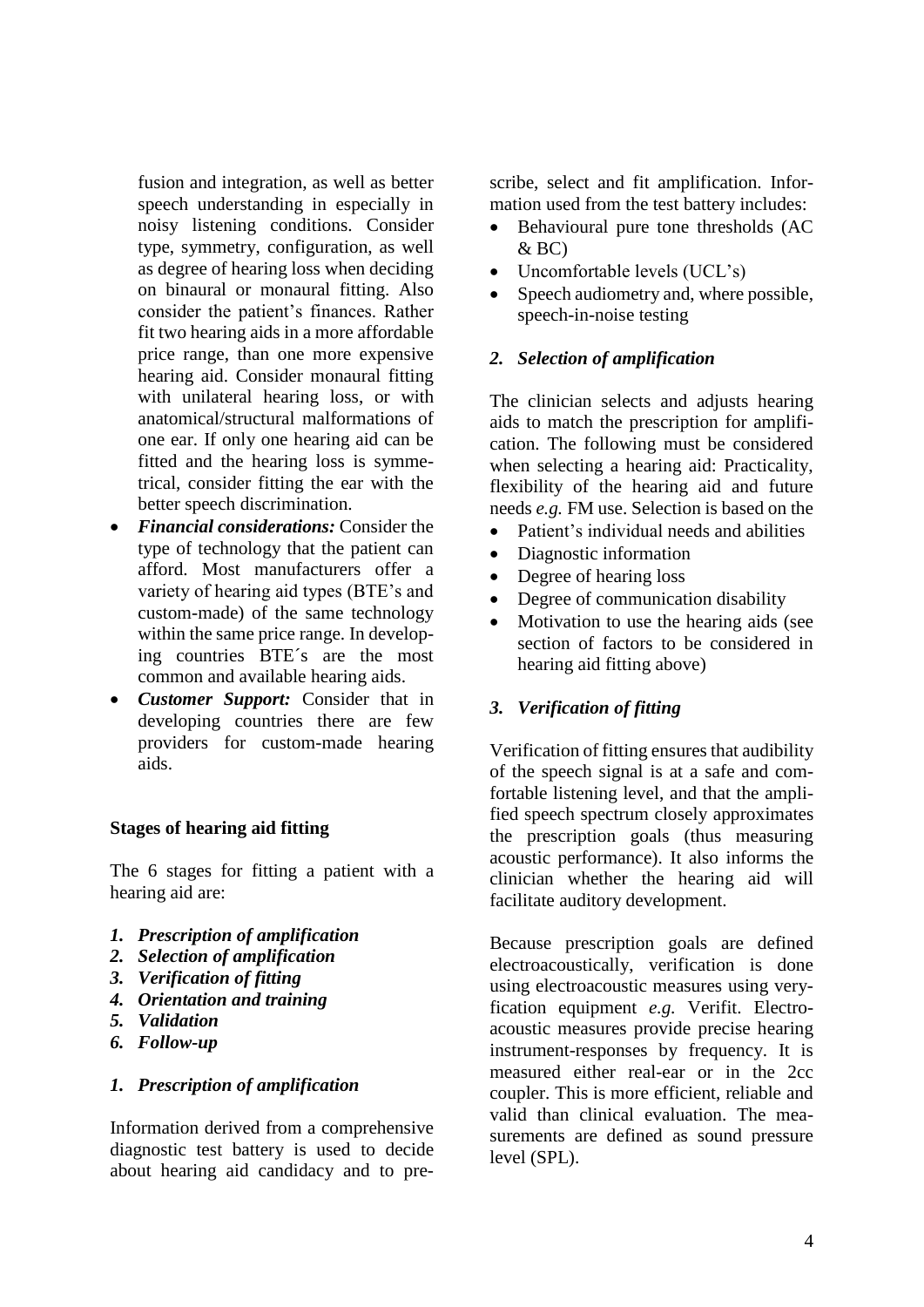Unfortunately, verification equipment is often not available in low- and middleincome countries. In such situations obtaining aided sound field and speech perception performances as well as conducting filed evaluations are recommended.

### *4. Orientation and training*

To promote consistent use, patients need information about care, appearance and benefits of hearing aids. The following principles should be applied when orientating and training about use of hearing aids:

- Demonstrate how to put the hearing aid in and out of the ear
- Demonstrate how to operate the aid
- Patient skill and comfort affect settings
- Practice and repetition are important to become comfortable operating the aid
- Daily checks are crucial (visualisation/ batteries/on-off/volume control/listening/feedback, etc.
- Written information must be provided
- Important to repeat and review information at each session

# *5. Validation*

Validation demonstrates benefits or limitations of an individual's aided listening ability to perceive speech and is determined over a period of time, using information derived through the aural rehabilitation process and by directly measuring the individual's aided auditory performance. Information is gathered from parents/ caregivers, significant others/close communication partners, the patient, as well as the clinician. Validation practices should be used in conjunction with prescriptive fitting and traditional measures.

### *Benefits of validation of the fitting process are to:*

• Facilitate validation of information obtained through other measures

- Evaluate information that is difficult to elicit in a standard assessment paradigm
- Provide information on changes in sensory perception and speech production
- Ongoing assessment of the relationship between the individual, the auditory environment and the individual's amplification system

Validation is usually done by clinical evaluation, assisted by speech perception responses, and field evaluation

### *Clinical evaluation*

Clinical evaluation is done by means of behavioural observations and provides information about the functional benefits of the fitting and provides a baseline for monitoring. It is not used to change hearing aid settings. Clinical evaluation has certain limitations:

- Prolonged cooperation from the patient is required
- Time consuming
- Poor frequency resolution
- Poor test-retest reliability
- Can be misleading with non-linear processing (compression).

Clinical evaluation uses *Functional Gain Testing* that involves obtaining *aided sound field responses* as well as *aided speech perception responses*.

# • *Aided sound field responses*

- o In soundproof booth
- o Patient wears hearing aids
- o Position patient to face speaker who is seated approximately 1m from patient
- o Can test binaurally or ear-specific (monaural hearing)
- o For monaural testing, turn one hearing aid off to block use of that ear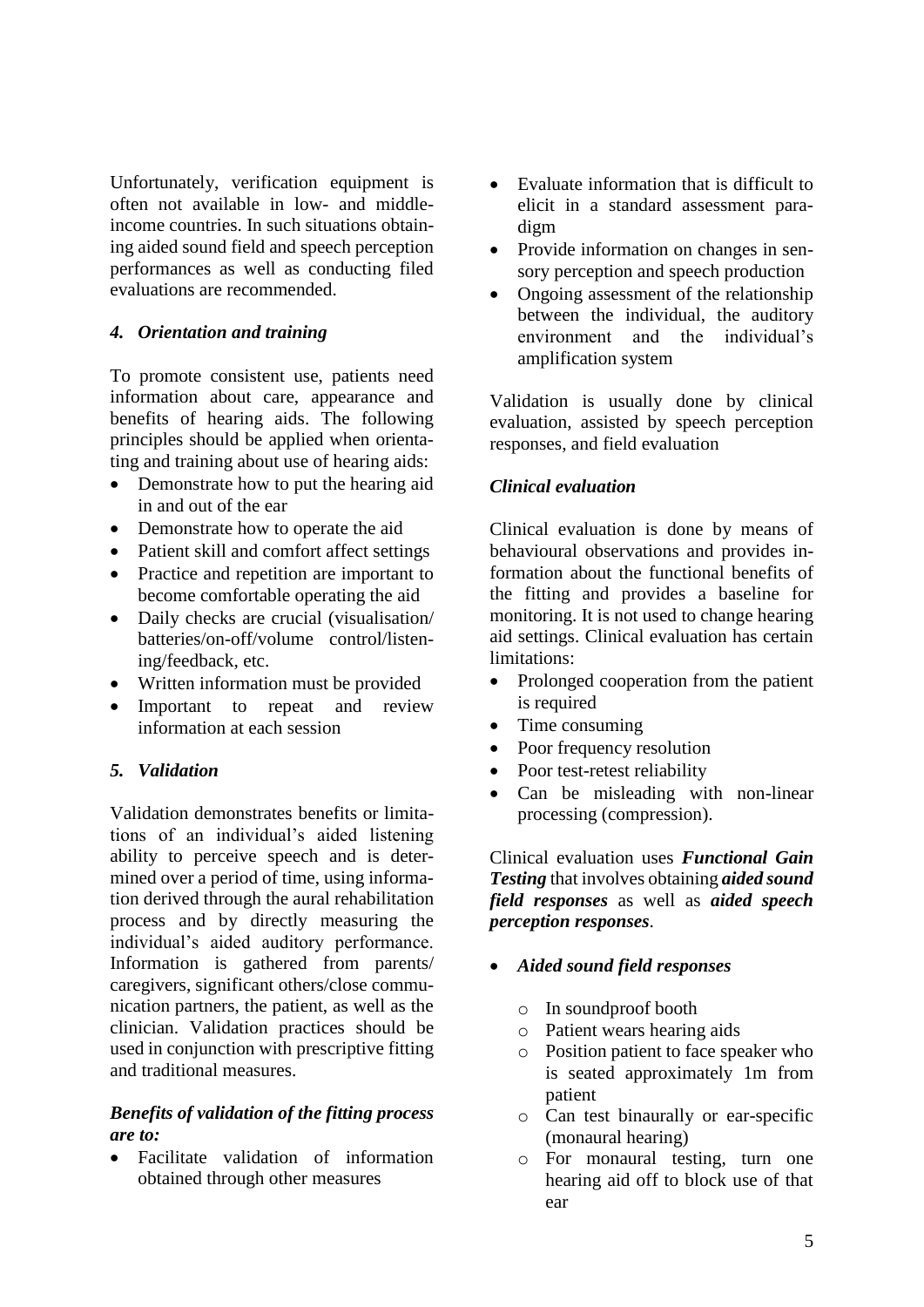- o Use pulsed warble tones or narrowband noise (NBN) to avoid triggering feedback management system
- o A long inter-stimulus presentation time is important to allow the compression circuit to recover once the stimulus has been presented

# • *Aided speech perception responses*

- o To obtain aided, free field responses to speech stimuli
- o Determine maximum percentage correct discrimination of speech sounds with hearing aids in and on
- o Ear-specific information can again be obtained, as with aided sound field-testing
- o Speech perception scores can be obtained by using word or sentence stimuli with/without lip-reading
- o The percentage obtained is an indication of what the maximum speech perception benefit for the patient is
- o The level used for aided speech perception testing varies according to the degree of deafness. but averages around 55dB HL or 70dB SPL

# • *Field evaluation*

There is a growing trend to employ selfassessment scales or question-naires to determine the individual's satisfaction and benefit in everyday listening situations. It rates the overall success of the fitting and service delivery processes. Examples of available questionnaires or scales are:

- o Glasgow Hearing Aid Benefit Profile (GHABP)
- o Glasgow Benefit Inventory (GBI)
- o Hearing Handicap Inventory Adult/ Elderly (HHIA or HHIE)
- o The Speech, Spatial and Qualities of Hearing Scale (SSQ)
- o International Outcome Inventory-Hearing Aids (IOI-HA)
- o Measure of Audiologic Rehabilitation Self-Efficacy for Hearing Aids (MARS-HA)
- o Nijmegen Cochlear Implant Questionnaire (NCIQ)
- o Nijmegen Group Questionnaire for BAHA

# *6. Follow-up*

Fitting amplification is not a once-off event but is an ongoing process. The patient should be seen regularly to monitor progress and success of the fitting, initially two weeks after the fitting; and thereafter on demand and at least once a year. By following the patient one can monitor the individual's progress and adaptation to hearing amplification. Modifications to the initial fit can be made and ongoing counselling can be provided about coping with the hearing aid in everyday life. Booklets covering the topic are available from most hearing aid suppliers.

At follow-up appointments one should

- Monitor hearing status through audiometric evaluation to record both unaided and aided thresholds
- Assess communication abilities, needs and demands
- Adjust amplification based on updated audiometric information
- Periodic electroacoustic evaluations
- Listening checks
- Check fitting of earmold or custommade hearing aid shells
- Periodic probe-microphone measurements following replacement of earmolds
- Periodic functional measures to document progress of auditory skills
- Periodic field evaluation to document patient satisfaction and benefit from amplification
- Hearing aid insurance or service dates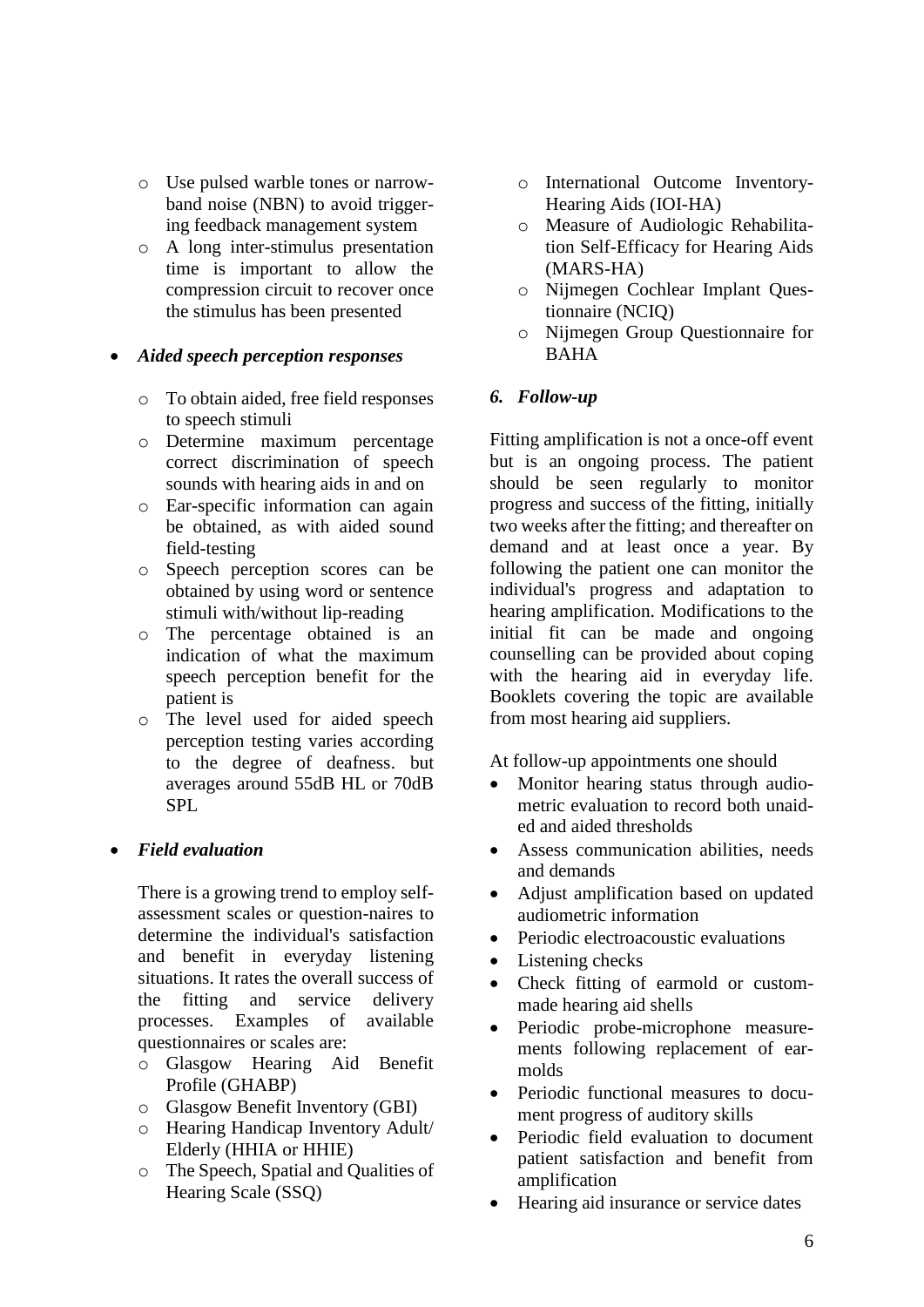# **Analogue Hearing Aids**

# *Fitting strategies*

Before the advent of digital sound technology, analogue hearing aids were the only form of hearing aids. Today they are hardly manufactured anymore. However, fitting analogue hearing aids is still applicable in many poorer countries and it is therefore good to have knowledge of the more basic analogue technology. This is described in the 1<sup>st</sup> chapter of hearing aids, page 2 and 3. *[https://vula.uct.ac.za/access/content/group](https://vula.uct.ac.za/access/content/group/27b5cb1b-1b65-4280-9437-a9898ddd4c40/Fitting%20hearing%20aids%20-%20Technical%20aspects.pdf) [/27b5cb1b-1b65-4280-9437](https://vula.uct.ac.za/access/content/group/27b5cb1b-1b65-4280-9437-a9898ddd4c40/Fitting%20hearing%20aids%20-%20Technical%20aspects.pdf) [a9898ddd4c40/Fitting hearing aids -](https://vula.uct.ac.za/access/content/group/27b5cb1b-1b65-4280-9437-a9898ddd4c40/Fitting%20hearing%20aids%20-%20Technical%20aspects.pdf) [Technical aspects.pdf](https://vula.uct.ac.za/access/content/group/27b5cb1b-1b65-4280-9437-a9898ddd4c40/Fitting%20hearing%20aids%20-%20Technical%20aspects.pdf)* 

Analogue hearing aids make continuous sound waves louder and amplify all sounds (speech and noise). They use either linear or non-linear amplification. A linear circuit amplifies all incoming signals equally strongly whereas non-linear uses a fixed "knee-point" to make soft sounds louder but reduces amplification of loud incoming sounds. Analogue hearing aids use transistors in a circuit to amplify and modify incoming sound. Some advantages are that they cost less than digital hearing aids, sometimes are more powerful than digital hearing aids and that they often appeal to previous and long-term users. Analogue hearing aids also usually sound better for music, particularly recorded music.

- Determine the *type of hearing loss* (conductive/perceptive/combined)
- The *pure tone audiogram* tells which *type of hearing loss* there is and something about the *frequency characteristics* to which one should adjust the hearing aid *i.e.* how strongly sound should be presented at different frequencies to be at least audible
- *Speech audiometry* provides some insight about the *amount of amplifi-*

*cation required* and the consequences of excessively amplified speech

- *Conductive hearing loss is generally easily correctable;* such individuals want complete compensation for their hearing loss
- However, many times they also have a *perceptive loss* in which a *recruitment* phenomenon (weaker sounds are loud and unpleasant) may limit the amount of amplification possible
- Patients with *combined or perceptive hearing loss need less amplification* than those with pure conductive loss
- A rule of thumb is that patients with *perceptive hearing loss have the gain control of the hearing aid set so that the shift in the speech audiogram is reduced by half*. More amplification is nearly always uncomfortable and results in complaints of "too loud"
- Hearing aid fitting methods are used to determine how much amplification to provide for specific hearing losses

# *"Half-Gain Rule" with perceptive hearing loss*

When fitting a perceptive hearing loss with a full gain hearing aid, first let the patient set the preferred volume; this would usually be with the volume set half-way. By trial and error, patients can get a comfortable amount of gain for both soft and loud speech and still be able to tolerate the output.

The half-gain rule according to Samuel Lybarger  $^{1, 2}$  is based on a patient's audiometric thresholds. It was designed for linear hearing aids and allows one to select a maximum output level *(maximum gain)* and a preferred gain *(operating gain).*

*Operating gain* is determined by bringing the average conversational speech level (65dB SPL) within the most comfortable loudness range of the listener. The formula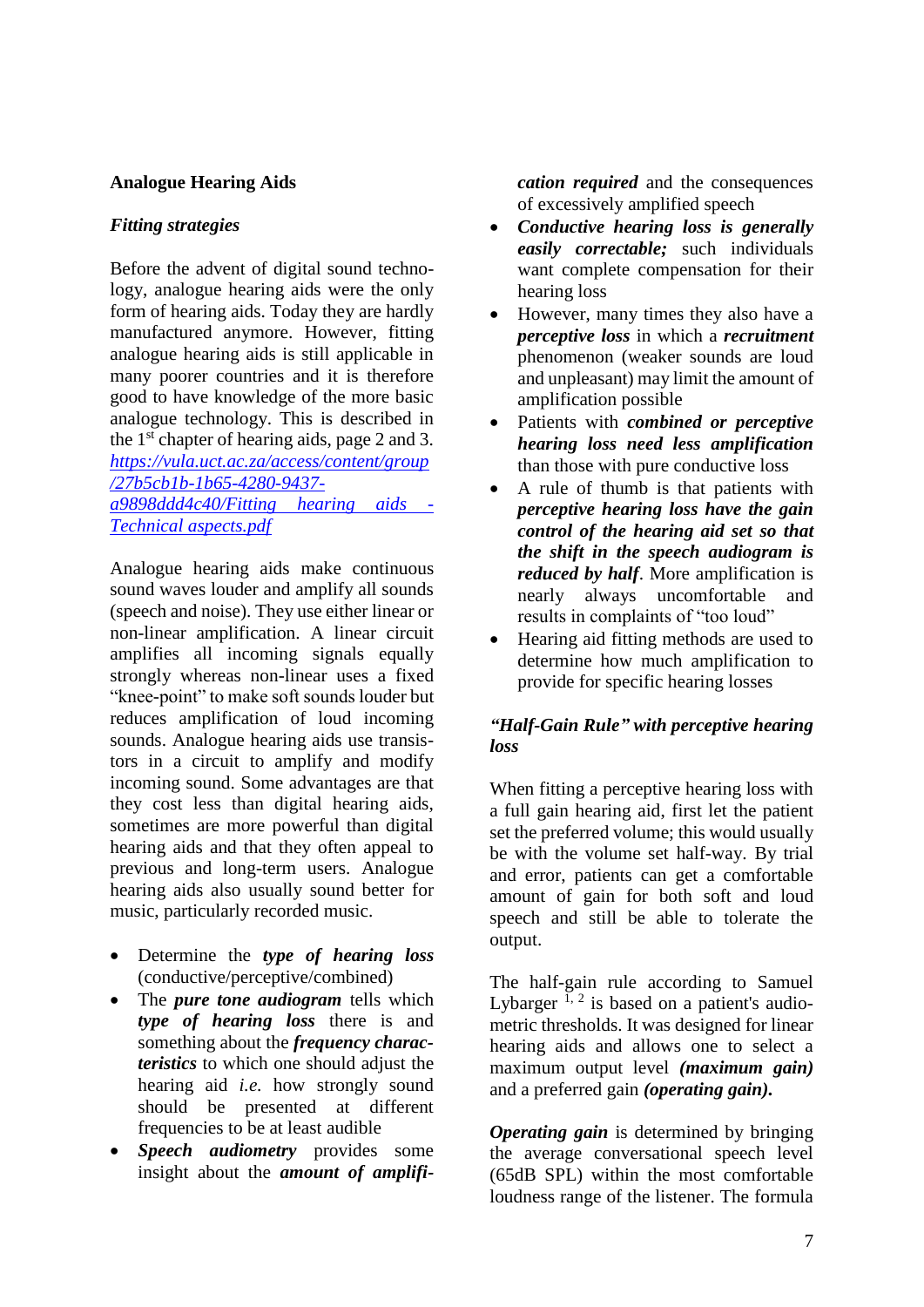according to Lybarger for operating gain in a monaural arrangement is the following:

| AC loss AC loss-BC loss |  | $+5dB$ |  |
|-------------------------|--|--------|--|
| $\mathbf{a}$            |  |        |  |

The air conduction loss (AC) and bone conduction loss (BC) are pure tone averages obtained at 500Hz, 1000Hz and 2000Hz.

*Reserve gain* is an additional 15dB. The constant +5dB is changed to -10dB for binaural fitting.

*Maximum gain* is operating gain plus a certain amount of reserve gain.

The half-gain rule is valid for speech reception thresholds except with mild hearing losses where the gain obtained is a little less than one-half of the unaided hearing threshold level. The half-gain rule is easily calculated and provides a good first-order approximation of needed operating gain.

### *On/Off switch*

The On/Off switch on older and analogue hearing aids is a small switch, mounted on the hearing aid case – this is usually marked M-T-O (Microphone-Telecoil-Off) *(Figure 1)*. Newer and smaller hearing aids have the On/Off switch integrated into the battery compartment; the hearing aid is switched on and off by opening or closing the battery door *(Figure 2)*.

### *Microphone-Telecoil switch (M-T switch or M-T-O switch) (Figure 1)*

The microphone function is usually used to enable the hearing aid to receive a signal from the microphone. When the M-T switch is in the T-position, the hearing aid receives a signal from a magnetic loop system, used in some theatres, cinemas and churches. The microphone is usually disabled in the

T-position. However, some hearing aids have an M-T option where the microphone is enabled (either 25 or 50%) in the T position. In this way the user can follow a conversation on the telephone via the telecoil while hearing speech in the environment.



*Figure 1: On-off switch and volume control wheel mounted on hearing aid case of analogue hearing aid* 





### *Adjusting amplification with analogue hearing aids*

*Volume control:* Analogue hearing aids have a volume control wheel *(Figure 1)*. It is an adjustable electrical resistor and controls the presented electrical alternating voltage. The voltage regulator is called a potentiometer and is a logarithmic type.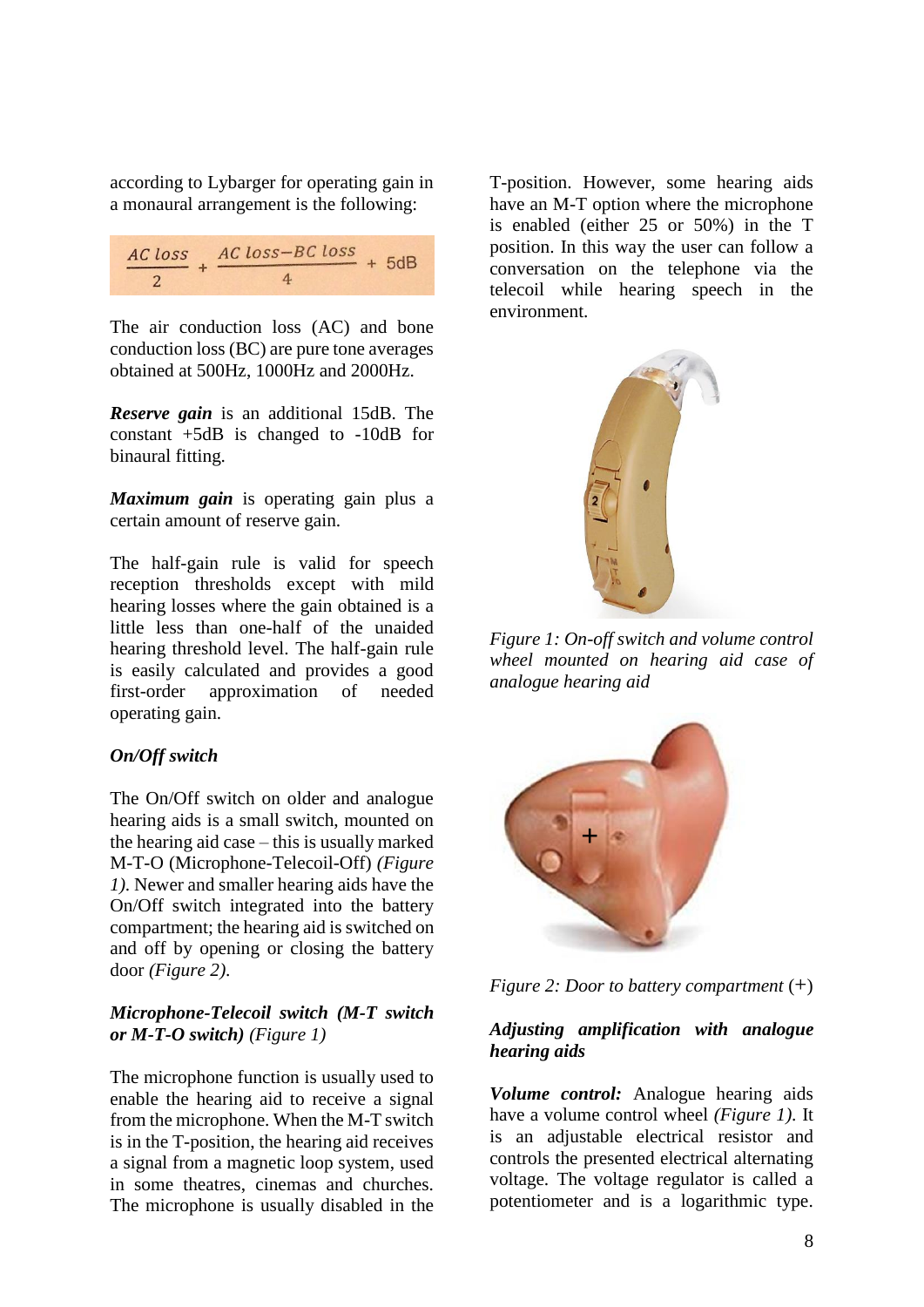Consequently, turning of the control corresponds with the change in volume. The control wheel is graduated in figures that may vary in number from model to model.

*Tone control (Figures 3, 4):* Most analogue hearing aids contain more potentiometers called *trimmers*. They are shaped like small screws and are adjusted with an insert screwdriver. They are used for tone control and adapt the frequency characteristics of the hearing aid to the patient´s audiogram. But, there is not a simple relationship between the audiogram profile and the "sound quality" the patient prefers. Tone control generally weakens the low tones to some degree and is therefore called a "basscut". This makes the hearing aid sound as though it emits more high tones. With the trimmer set to N (Normal), nothing is filtered out; when set to H (High) the circuit functions maximally and emphasises high tones. Sometimes there is also a tone control which in a similar way can weaken the high tones. It can be set to High-cut or L (low emphasis) and is occasionally used to counteract whistling of the hearing aid.



*Figure 3: Trimmers are adjusted with an insert screwdriver for tone control*

Low-tone filtration below 1000 Hz and automatic signal processing (ASP) that splits the input signal into two frequency bands are used to reduce the negative effect of low frequency background noise. These switches can improve the understanding of speech in company and in ambient noise. However, many users find that these functions alter the sound quality too much.



| IF TOO LOUD:                                     | NН        | G   | MPO        |
|--------------------------------------------------|-----------|-----|------------|
| Loud sound (horn, dish breaking, door slamming). |           |     | CCW.       |
| High frequency loud sound (dish breaking).       | CW        |     | CCW        |
| Low frequency loud sound (door slamming)         | CCW       |     | CCW        |
| High frequency soft sound (bird chirping)        | CW.       |     |            |
| Low frequency soft sound (fan blowing)           | CCW       |     |            |
| All sound                                        |           | CCW | CCW        |
| IF TOO WEAK:                                     | <b>NH</b> | G   | <b>MPO</b> |
| Loud sound (horn, dish breaking, door slamming)  |           |     | CVV.       |
| High frequency loud sound (dish breaking).       | CCW       |     | CVV.       |
| Low frequency loud sound (door slamming)         | <b>CW</b> |     | CVV.       |
| High frequency soft sound (bird chirping)        | CCW       |     |            |
| Low frequency soft sound (fan blowing)           | CW.       |     |            |
| All sound                                        |           | CW  | <b>CW</b>  |

*Figure 4: Example of instructions how to adjust the trimmers*

*Limitation controls:* These limit the output of the hearing aid. There are two types – *Peak Clipping (PC)* or *Automatic Gain Control (AGC)*.

- *Peak Clipping* ensures that maximum output never exceeds a certain limit and is intended to protect patients with recruitment from unpleasant loudness. A drawback is that the amplifier begins to distort strongly the moment it cuts in.
- *Automatic Gain Control* adjusts the amplification smoothly depending on the sound input. A drawback is that it takes a moment to become effective (attack time) and to cut itself off (release time). The wearer usually notices very little/nothing of the attack time, but the release time may have an audible effect. For individuals with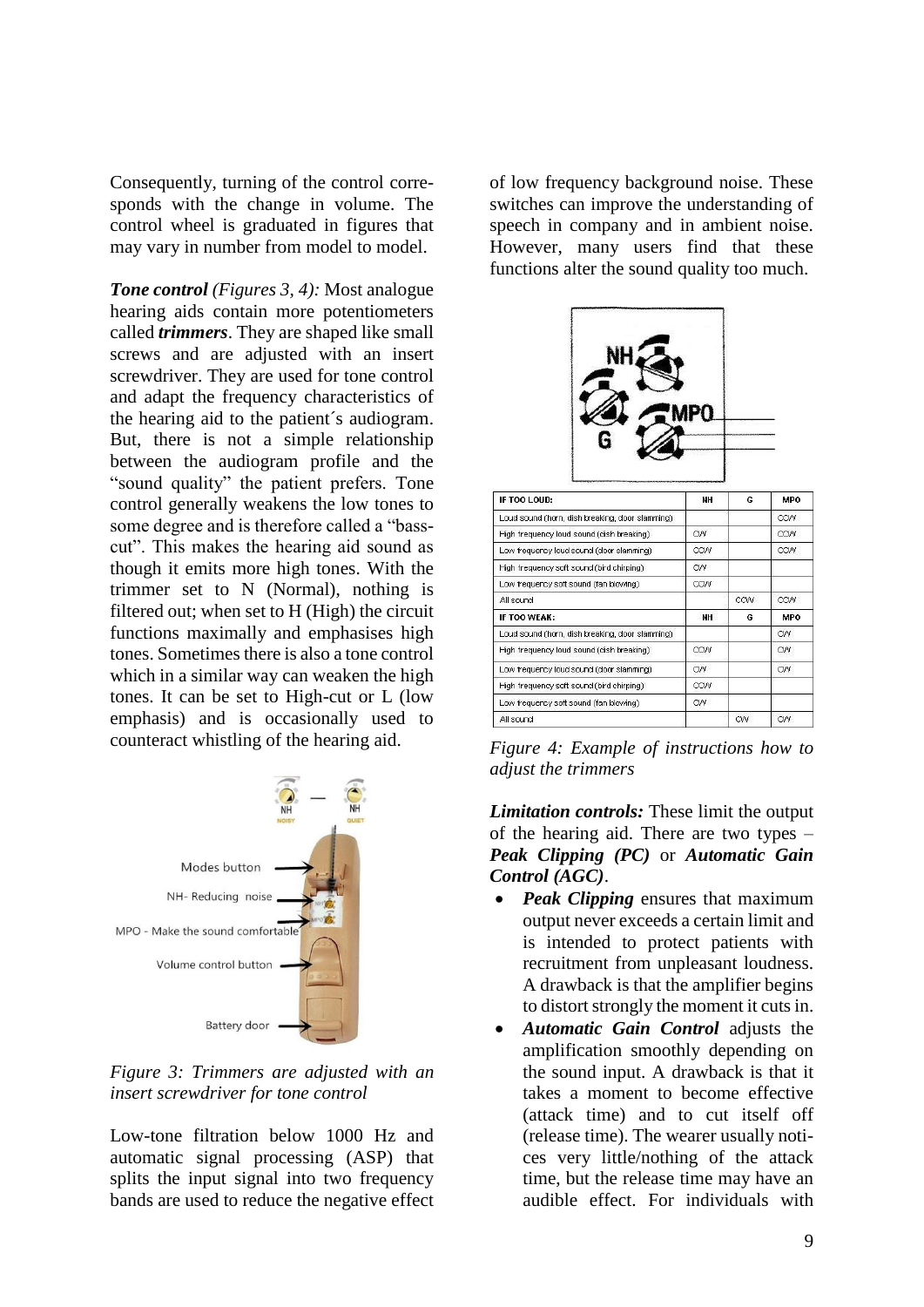recruitment a short release time is desirable. However, a short release time has the disadvantage that background noise, suppressed during speech, immediately becomes loud when speech is paused. This leads to a variable "pumping" sound picture and it then becomes necessary to alter the AGC trimmer to a slightly longer release time. A long release time, on the other hand does not work well for speech in a quite environment. In perceptive hearing loss a slightly active AGC is often appreciated because it makes the amplified sound milder and less aggressive. Different AGC´s work in different ways. Some start early at low intensities and others function above a certain volume, almost like a PC function. The AGC can react to the input signal of the hearing aid (AGC-I) independent of the volume control or react to the output signal (AGC-O) and compress it depending on how high the volume control of the hearing aid is set.

*PC* vs *AGC*: The advantage of PC is that there is no interference with the signal until a certain level is exceeded; the disadvantage is that above this level much distortion occurs. The advantage of AGC is less distortion under all circumstances; the disadvantage is that AGC may alter the dynamics of the signal over a large part of the volume range (sometimes unpleasantly so)

### *Remember that the relationship between the audiogram curve and the most desirable frequency amplification is not simple and varies from patient to patient.*

### *Making Digital Hearing Aids Analogue*

Unfortunately, the major hearing aid manufacturers no longer produce analogue hearing aids. Often an analogue user cannot get used to or has severe difficulty with the sound quality of digital hearing aids. So

what solutions are available for such patients? An approach could be to use various digital instruments from the major manufacturers and try to make their sound as "analogue" as possible. This involves turning off various features that generally make digital hearing aids better for patients with less severe hearing loss, reducing automation, making the sound quality as "linear" as possible etc.

# **Digital hearing Aid Fitting Strategies**

Hearing aid *prescriptive or fitting methods* focus on how much amplification to provide for specific hearing losses. For every specific hearing loss, many fitting methods that can be used, and each one will lead to a prescription of somewhat different amounts of amplification at different frequencies.

Except for some recent approaches, research fundamental to prescriptive hearing aid selection has been conducted only with linear hearing instruments. New procedures, specifically offered for nonlinear hearing aid circuits, include the DSL I/O, NAL-NL1, IHAFF, and the FIG6 prescriptive formulae (explained below). The appropriate choice of algorithm may determine the success of the prescriptive hearing aid fitting. There is a significant interaction effect between prescriptive fitting techniques and persons with different hearing loss characteristics. The challenge is to select the correct prescriptive fitting technique or to modify it, so it becomes the right approach for a given patient.

# *Purpose of prescriptive formulae*

Prescriptive formulae apply scientificallybased procedures to maximise user benefit in a short space of time and permit an organised systematic approach to fitting hearing aids.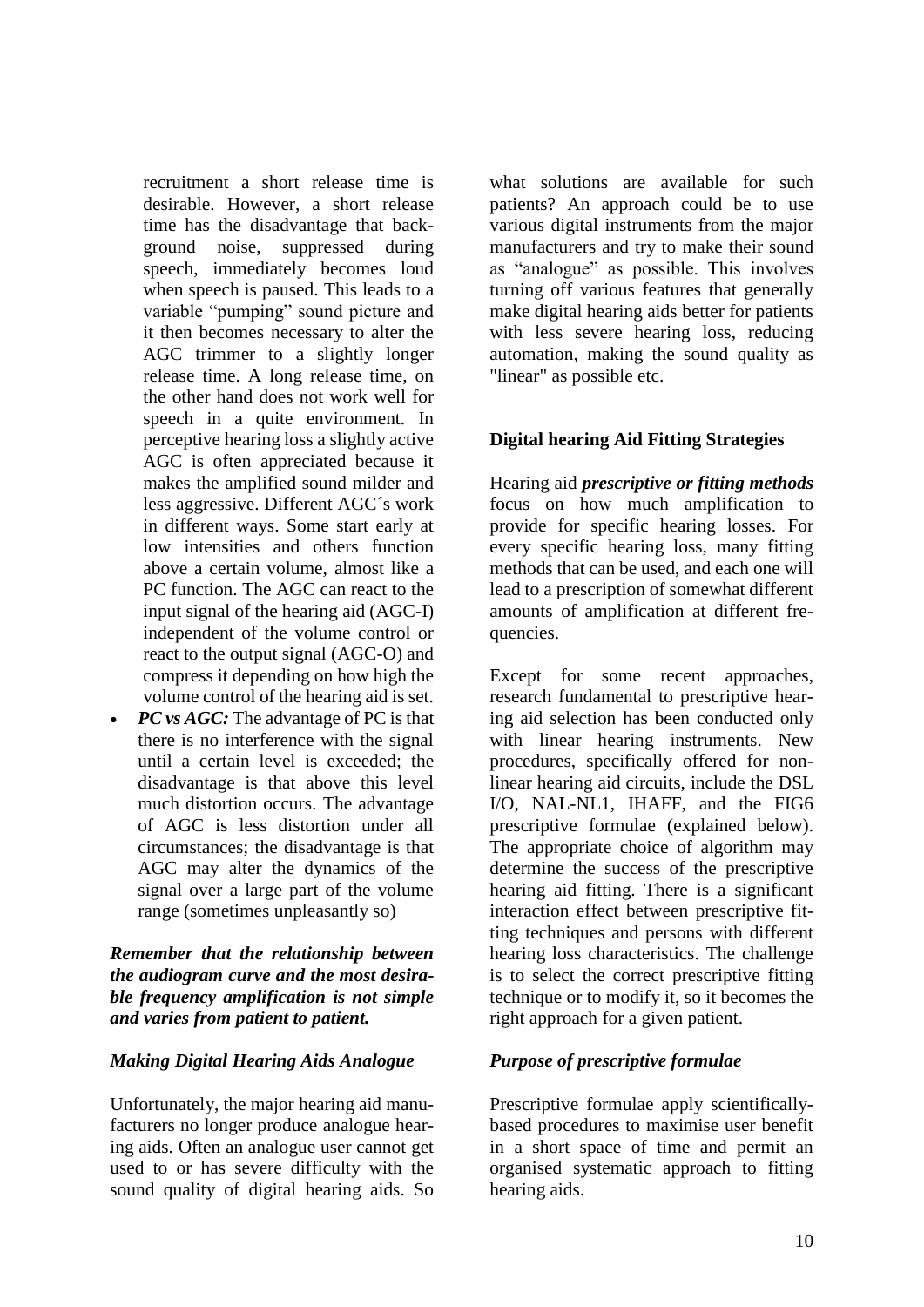It might seem attractive to simply 'mirror' hearing aid gain with the audiogram. Doing so would require only one prescriptive method for all people with hearing loss.

However, people with sensorineural hearing loss have a reduced dynamic range. A reduced dynamic range generally implies that soft sounds are not audible, while intense sounds are heard as loudly as they are by those with normal hearing. Think of it as the "floor" of hearing sensitivity that is elevated, but with that the "ceiling" of loudness tolerance remains relatively unchanged. For someone with this type of hearing loss a hearing aid needs to significantly amplify soft sounds below their threshold, whereas intense sounds cannot be amplified by the same amount without considerably exceeding the patient's tolerance for loud sounds. *Amplification therefore must be provided in a nonlinear fashion to accommodate everyone's unique hearing needs.* 

### *All prescriptive approaches have some common objectives to provide:*

- Gain appropriate to the hearing loss and achieve functional threshold shifts that approach "normal hearing"
- An average speech spectrum at a comfortable level to the ear
- Maximum dynamic range
- Signals that restore equal loudness function
- Aided speech signals at the MCL's (most comfortable level) in the speech frequencies
- Gain based on the size and shape of the dynamic range
- Gain based on the discomfort level (based on uncomfortable loudness levels - UCL's)

# **Which prescriptive formula to use?**

A variety of prescriptive or fitting formulae are available. Some are directed at linear instruments, while others are appropriate for non-linear instruments.

### *Fitting formulae for non-linear hearing aids include:*

- Desired Sensation Level Input/Output (DSL I/O)
- National Acoustics Laboratory Nonlinear 1 (NAL-NL1)
- National Acoustic Laboratory (NAL)
- National Acoustic Laboratory-Revised (NAL-R)
- Prescription of Gain and Output (POGO) (POGO II)
- Independent Hearing Aid Fitting Forum (IHAFF)
- FIG6 Procedure

The increase in programmable and digital hearing aid circuits has created an interest in new prescriptive methodologies to accommodate non-linearity and to assist clinicians to fit such products easily and accurately. Specifically, approaches that are the result of this research include DSL I/O, IHAFF and FIG6 fitting formulae.

# *Prescriptive procedures for non-linear hearing aids*

Newer fitting methods address compression in hearing aids and are referred to as "suprathreshold-based" or "compressionbased" fitting methods. Although they utilise the patient's hearing thresholds, they also address what takes place above one's hearing threshold, such as restoring normal loudness growth to the impaired ear.

# *Desired Sensation Level Input/Output (DSL I/O)*

Oral speech and language development depends first and foremost on the audibility of speech, or the ability to hear all speech sounds. This is especially important for children who have hearing loss prior to, or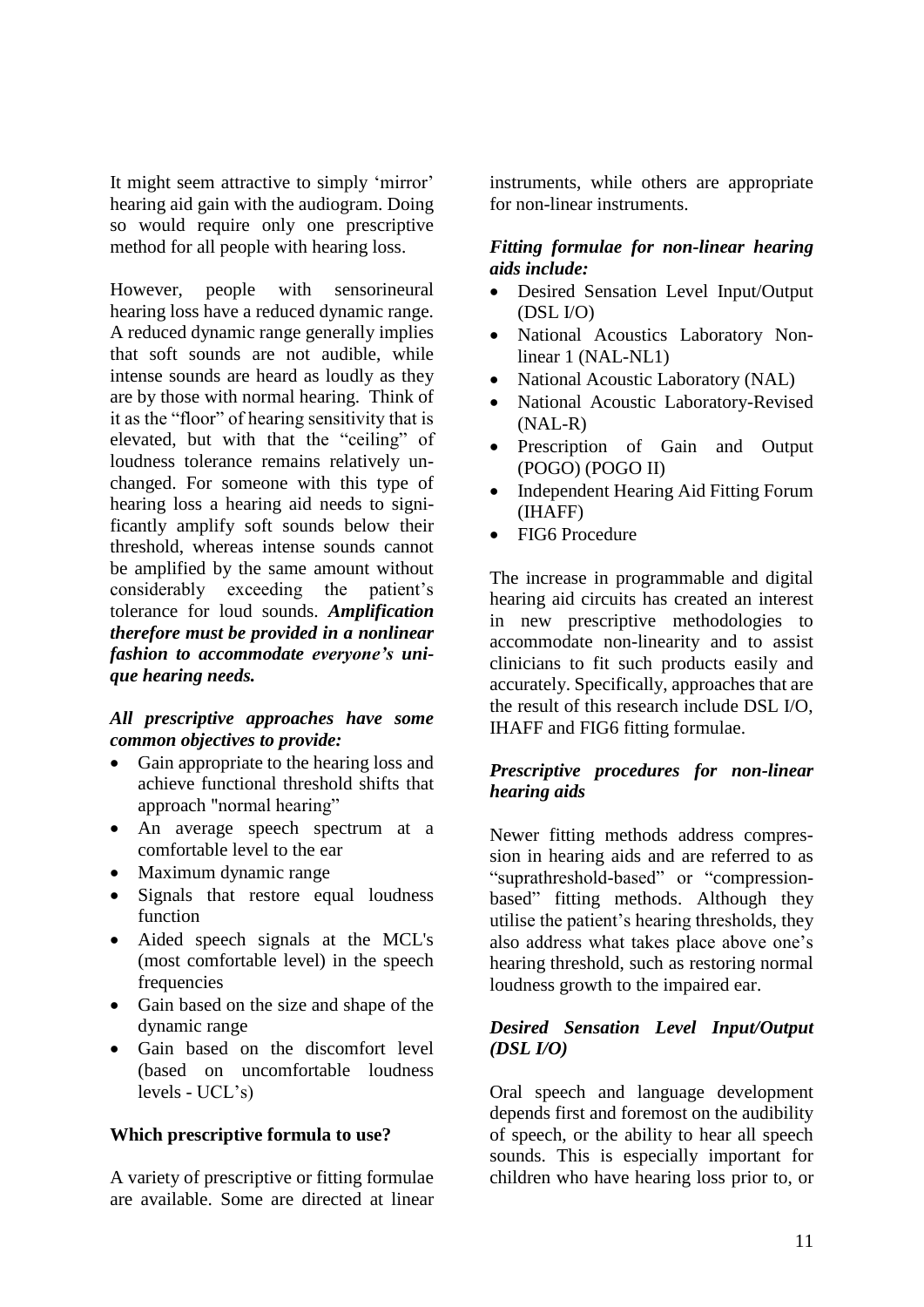during the period of speech and language acquisition.

The DSL method was designed to make soft, medium and loud speech sounds audible and comfortable for such children. DSL I/O was subsequently (1996) further developed to address compression-hearing instruments. The DSL fitting algorithm is still being constantly updated. The latest version is DSL *m* [I/O] v5 (Desired Sensation Level Multistage Input Output version 5), which was introduced in 2005. Although DSL was developed for the paediatric population, its use has since been generalised to adults.

The main goal of the DSL I/O fitting formula is audibility of speech. To maximally utilise residual hearing, the entire unaided speech spectrum must be amplified to above the hearing thresholds, but still below the loudness discomfort levels (within dynamic range). Furthermore, the amplified speech spectrum must be as comfortable and undistorted as possible. It is important that children hear high frequency consonants of their own voices to properly acquire speech. Thus, DSL I/O advocates more high frequency output than most other fitting methods.

With DSL I/O, the output from the hearing aid is of ultimate interest, not the gain (think of output as the final delivered "groceries" to the eardrum). Unlike other fitting methods, DSL I/O is concerned with "insitu" measures, not "insertion" measures. DSL I/O therefore looks at output that is delivered to the eardrum, and derives this output from the input SPL plus the in-situ gain.

Therefore, the purpose of the DSL I/O approach is to develop a device-independent formula for the specification of the electroacoustic characteristics of a personal hearing aid or, theoretically, the ideal

amplified output for a range of input levels. It can be described as a series of mathematical equations that describes the relationship between the input level of a signal delivered to a hearing aid and the output level produced by the hearing aid.

*"DSL is more than just an algorithm for electro-acoustic selection; it is a method consisting of sequential stages in a wellintegrated hearing instrument fitting process. The emphasis of our work has been on audiometric assessment, hearing instrument selection and verification of aided performance."*

*Richard Seewald, 1995*

*Calculation of DSL I/O:* DSL I/O is a complex formula and considers many variables at many frequencies simultaneously to facilitate accurate calculation of specific parameters of fitting. *The use of a computer program that only requires the clinician to enter threshold data and automatically calculates the variables and presents ideal I/O curves for a particular hearing impairment is needed and of great help.*

More information on DSL I/O can be obtained from:<https://www.dslio.com/>

# *National Acoustic Laboratories Nonlinear One (NAL-NL1)*

NAL-NL1 was designed for non-linear signal processing and provides different prescriptive targets as a function of input level, because hearing aid compression offers different gain for different input levels. The goal of this prescriptive hearing aid fitting strategy is to maximize speech recognition for a given speech input level (dB SL) within the constraints that the hearing aid wearer should perceive the overall level of speech no louder than an individual with normal hearing. At a given input level however, the relative loudness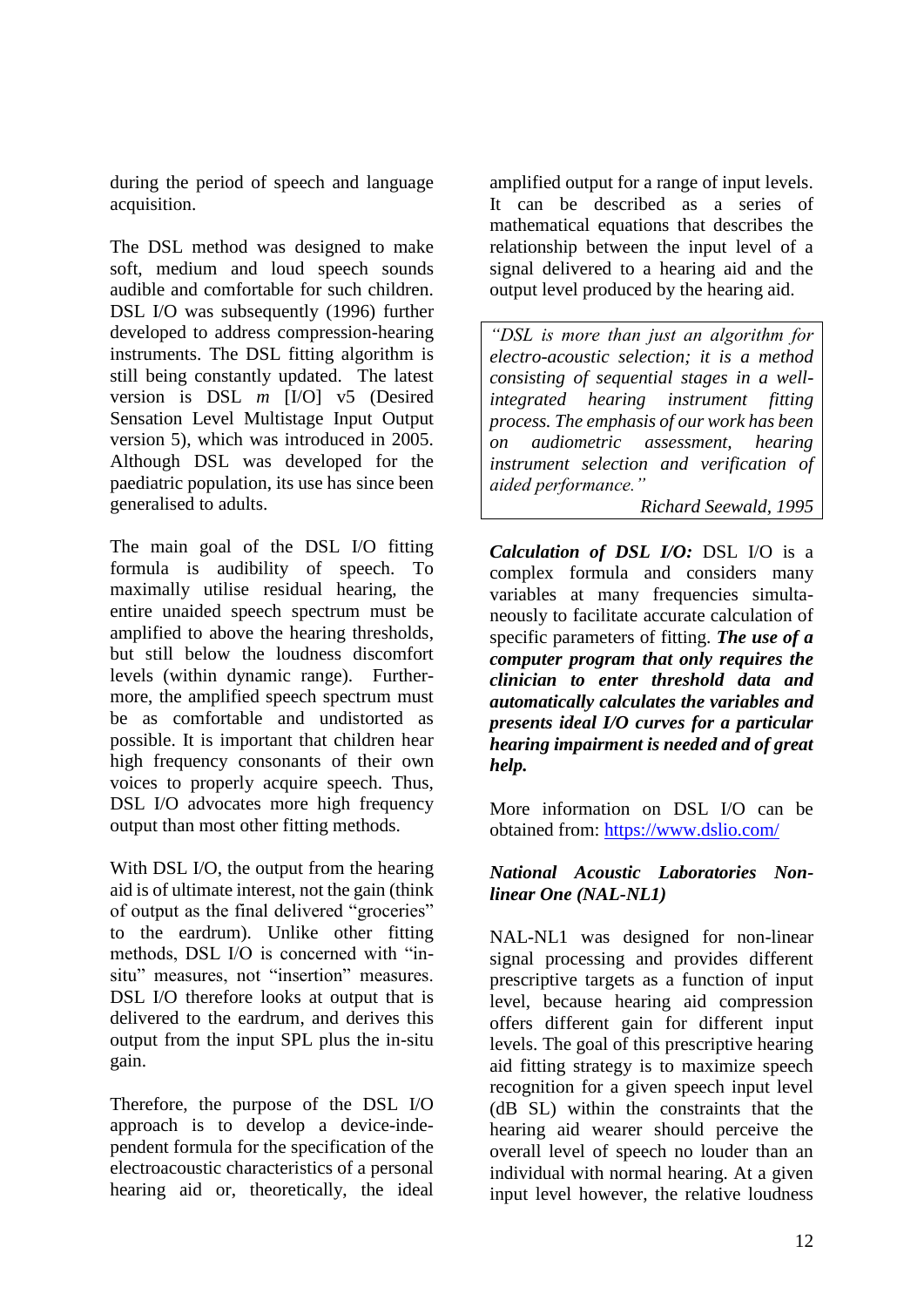across the frequency regions is prescribed with the goal of maximising intelligibility – in other words NAL-NL1 aims to make all frequency elements of speech equally loud, along with maximal speech intelligibility. This strategy therefore has a loudness equalisation rationale. A unique aspect is that this strategy takes the impact of high sensation levels and the degree of hearing loss with regard to speech recognition into account (NAL-NL1 assumes that effective audibility decreases with increased degree of hearing loss). This results in less prescribed gain in regions of severe hearing loss than would be expected if audibility alone were considered.

Thus 2 features characterise the NAL-NL1 method for compression hearing aids:

- 1. Equalising, rather than normalising the loudness of speech, meaning that it tries to make all speech frequency bands contribute equally towards the overall loudness (audibility) of speech
- 2. Providing less gain for frequencies where hearing loss is worse and more gain where hearing is best.

NAL-NL1 also allows the user to enter the patient's date of birth to include ageappropriate correction factors or to enter these data directly. It can therefore be used on the paediatric population (although DSL I/O remains the fitting formula of choice for this age group*). The clinician enters the audiometric and hearing aid data into the fitting software on the computer and does not need to calculate gain manually*.

More information on NAL-NL1 can be obtained from: <https://nal.gov.au/>

# *Independent Hearing Aid Fitting Forum (IHAFF)*

The IHAFF protocol assumes that if an appropriate hearing aid operates to restore the sensation of standard loudness perception over a wide bandwidth, the wearer of the hearing aid will have a good opportunity to achieve maximum speech recognition ability. The primary goals of the IHAFF protocol are to provide for amplification so that soft speech is perceived as soft; regular conversational level speech is perceived as comfortable, and loud speech and sounds are loud but not uncomfortable. To facilitate these goals, the IHAFF group has recommended the use of software-assisted loudness judgment measures, a selection of specific electroacoustic characteristics of hearing aids, and a self-assessment questionnaire that is useful before and after the fitting.

The rationale behind the circuit selection process is based on the loudness growth information, obtained by using the Contour Test that involves the use of warble tones presented to the patient at a minimum of two frequencies, typically at 500Hz and 3000Hz. The patient judges the loudness on a scale of seven categories of loudness. At the heart of the IHAFF procedure is the software "Visualization of Input/Output Locator Algorithm" (VIOLA), which assists with management of the variables involved in hearing aid circuit selection. It calculates the relationship between overall speech input levels for soft, average, and loud speech at the hearing aid microphone and the user's loudness judgments for warble tones.

More information on IHAFF can be obtained from:

[http://europepmc.org/articles/PMC417223](http://europepmc.org/articles/PMC4172239) [9](http://europepmc.org/articles/PMC4172239)

# *FIG6 Procedure*

This is a computerised loudness-based fitting formula designed to accommodate different types of hearing loss. The name is derived from the loudness-growth concept. In its current form it uses a spreadsheet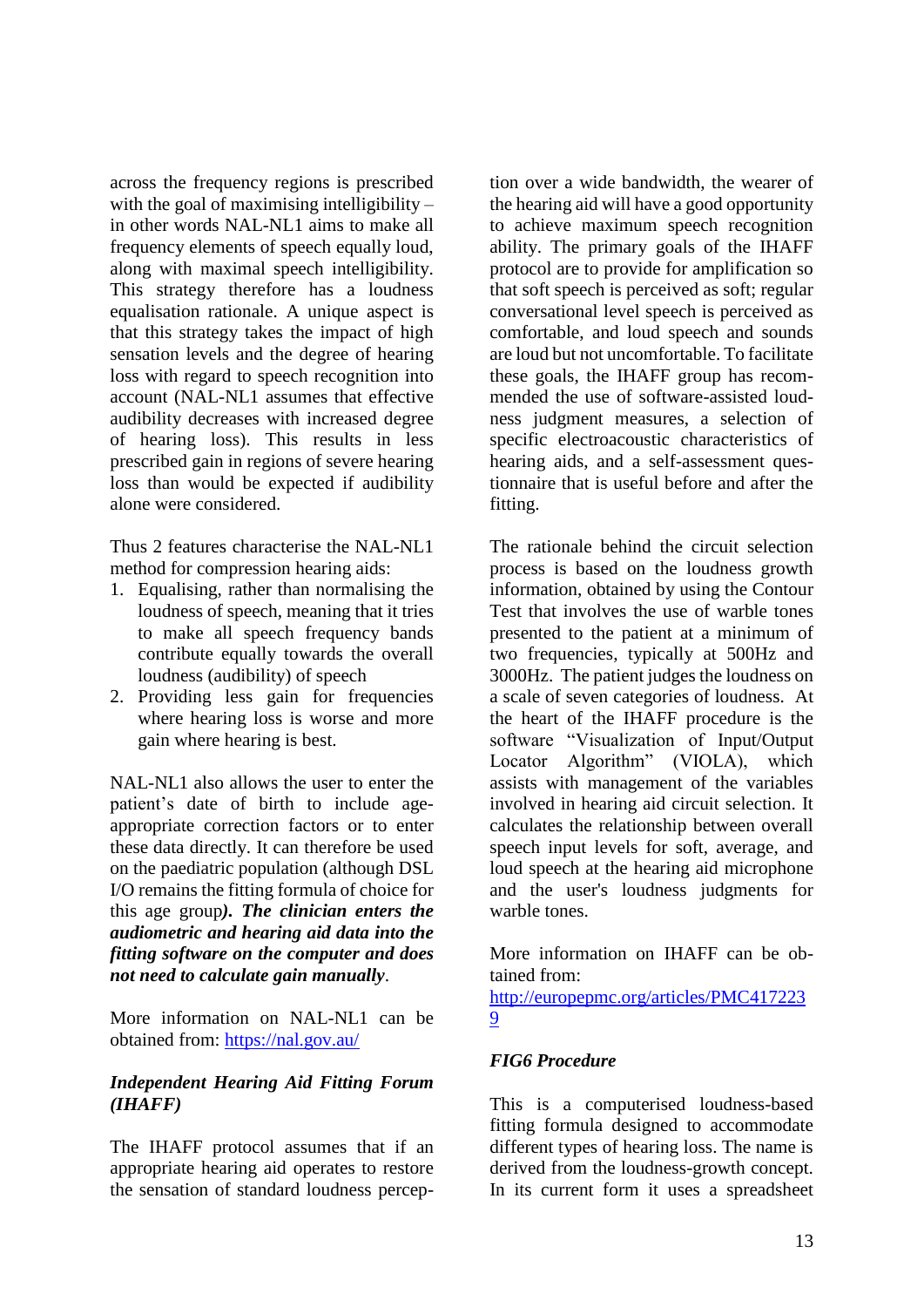approach to estimate the level-dependent gain and frequency responses of non-linear hearing aids. Since these aids can change their gain and frequency responses depending upon the input level, the FIG6 can be utilised to calculate gain and frequency response for low-level, moderate-level, and high-level sounds.

# **New developments in amplification – over-the-counter (OTC) hearing aids, self-fitting hearing aids and personal sound amplifiers**

Recent developments in amplification have included many options to make treatment of hearing loss more easily accessible and affordable. These have included over-thecounter hearing aids, self-fitting hearing aids and personal sound amplification devices.

# *Over the counter (OTC) hearing aids*

A recent randomised double-blind placebocontrolled clinical trial<sup>3</sup> reported that adults who were provided with hearing aids in a consumer-decided over-the-counter (OTC) model (consumers choose their own preprogrammed hearing aids) only had slightly poorer outcomes (55% overall satisfaction) as compared to for those fitted and counselled according to an "Audiology best practices model" (81%). They concluded that efficacious OTC models might increase accessibility and affordability of hearing aids for millions of older people. Purchase price had no effects on outcomes. However, it is important to note that all participants in this study had small amounts of hearing loss and underwent audiological assessment prior to the OTC trial to ensure that they were suitable candidates.

Unfortunately, OTC hearing aids are sold in many countries without any involvement of hearing care professionals and to patients

irrespective of the type or amount of hearing loss. As stated in a comment to the Larry Humes' article <sup>4</sup>, our overall goal should be better access and better health and hearing outcomes for everyone, not improved access at the expense of poorer outcomes.

# *Self-fitting hearing aids (SFHAs)*

SFHAs are intended to be housed in a BTE hearing aid and fitted entirely by the wearer 5 . The concept is that no audiologist or hearing health provider needs to be engaged and no consumer support needed. It is not a new concept, as the concept of SFHAs was already patented in 1984.

The greatest obstacle is to obtain accurate hearing thresholds without an audiological assessment, and that the hearing aid should calculate and program itself. To utilise the hearing aid to determine hearing thresholds has so far had limited success.

None of the present SFHAs is considered self-contained as they require access to other hardware such as a proprietary interface, computer, smartphone, or tablet for manipulation. Assistance with the selffitting process and on-going use of SFHAs is still recommended.

However, the concept appears feasible and in underserved areas of the world, representing the majority of those with disabling hearing loss, these types of devices may offer real solutions in the light of shortages of hearing health personnel<sup>5</sup>. Affordability and sustainable delivery systems remain the major challenges for SFHAs in developing countries.

In a recent review article of SFHAs by Keidser and Convery in 2016<sup>6</sup> the authors state that SFHAs and self-manageable hearing applications (apps) might be an option, although they are so far accessible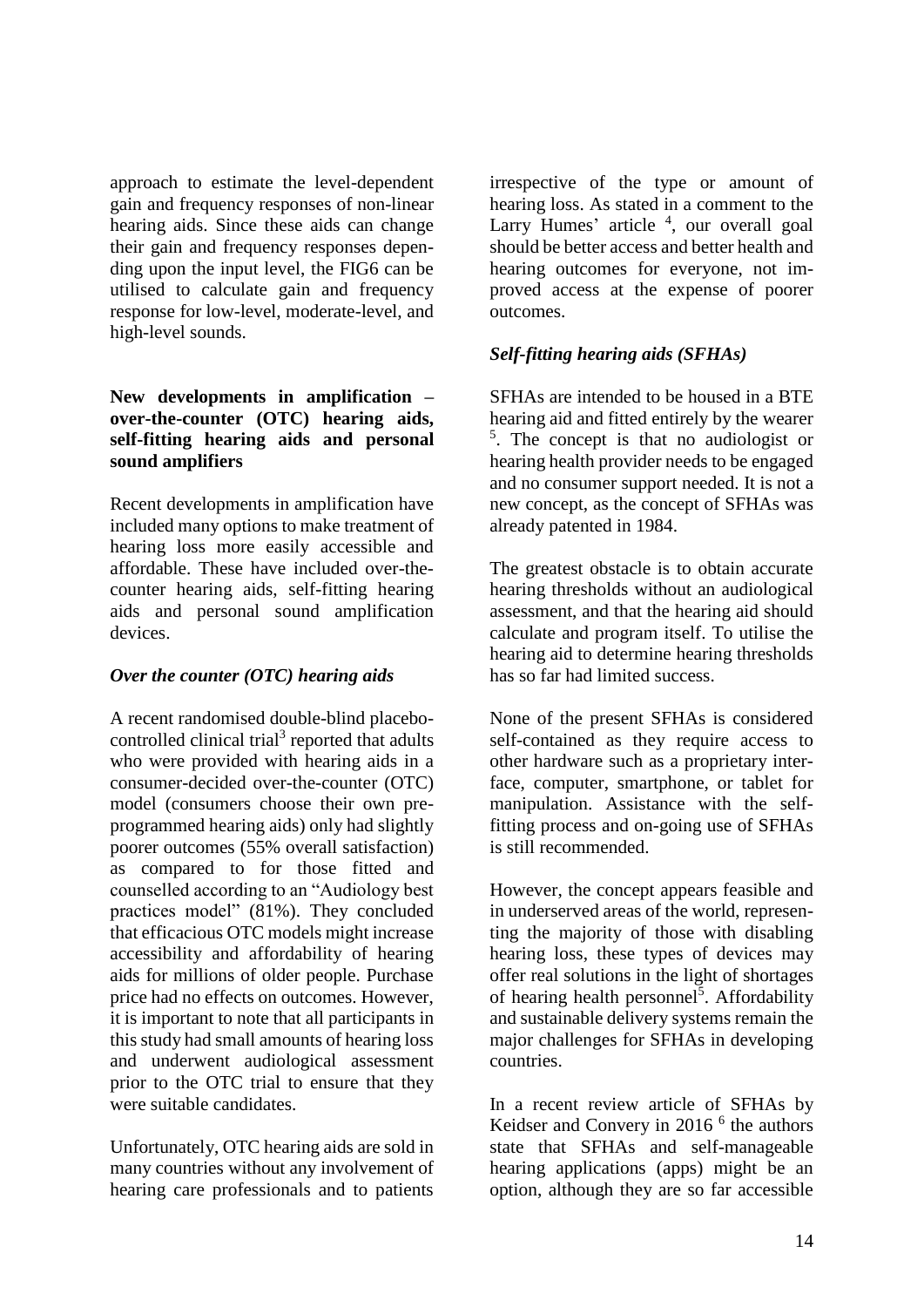mainly through an unregulated, direct-toconsumers market and unsupported by evidence-based data. Future predictions include a growth in self-fitting products, with most future SFHAs consisting of earpieces that connect wirelessly with a smartphone and providers assisting through a telehealth infrastructure, and the integration of SFHAs into the traditional hearing health-care model.

# *Personal sound amplification product (PSAP)*

Unlike hearing aids that require accurate measurement of an individual´s actual hearing loss, PSAPs are simply defined by the US FDA as amplifiers for "non-hearing impaired" consumers. They have been commercially available for many years. PSAPs are designed to accentuate sounds in specific listening environments and not to compensate for any hearing impairment. They do not depend on measuring the user´s hearing loss, but some advertisements claim that they could be advantageous for those who have hearing problems. Such advertising can only confuse consumers, and hearing-impaired individuals should avoid buying them and rather have a conventional hearing assessment done.

# **References**

- 1. Lybarger, S. (1944). U.S. Patent Application SN 532, 278
- 2. Lybarger, S. (1963). Simplified fitting system for hearing aids. Radioear Specifications and Fitting Information Manual, October 1-8
- 3. Humes, LE, Rogers SE, Quigley TN, Main AK, Kinney DL, Herring C. The effects of service-delivery and purchase price on hearing-aid outcomes in older adults: A randomized double-blind placebo-controlled clinical trial. *Am J Audiol* 2017; 26(1): 53-79
- 4. Chasin M, Aiken S. Back to Basics: OTC and Observations on the Humes et al. Study. *Hearing Review*. 2017; 24(4): 12, 39
- 5. Clark JL, Swanepoel DW. Technology of hearing loss – as we know it, and as we dream it. *Disabil Rehabil Assist Technol* 2014; 9(5): 418-13
- 6. Keidser G, Convery E. Self-fitting hearing aids. Trends Hear; Published online 2016 [10.1177/2331216516643284](https://dx.doi.org/10.1177%2F2331216516643284)

# **Authors**

Faheema Mahomed-Asmail PhD Lecturer in Audiology & Speech-Language Pathology Department of Speech-Language Pathology & Audiology University of Pretoria, South Africa [faheema.mahomed@up.ac.za](mailto:faheema.mahomed@up.ac.za)

Anel Le Roux MCom. Path Audiologist Department of Speech-Language Pathology & Audiology University of Limpopo Polokwane, South Africa

# **Co-author and Editor**

Claude Laurent MD, PhD Professor in ENT ENT Unit Department of Clinical Science University of Umeå Umeå, Sweden [claude.laurent@ent.umu.se](mailto:claude.laurent@ent.umu.se)

# **Editors**

De Wet Swanepoel PhD Professor Department of Speech-Language Pathology & Audiology University of Pretoria, South Africa [dewet.swanepoel@up.ac.za](mailto:dewet.swanepoel@up.ac.za)